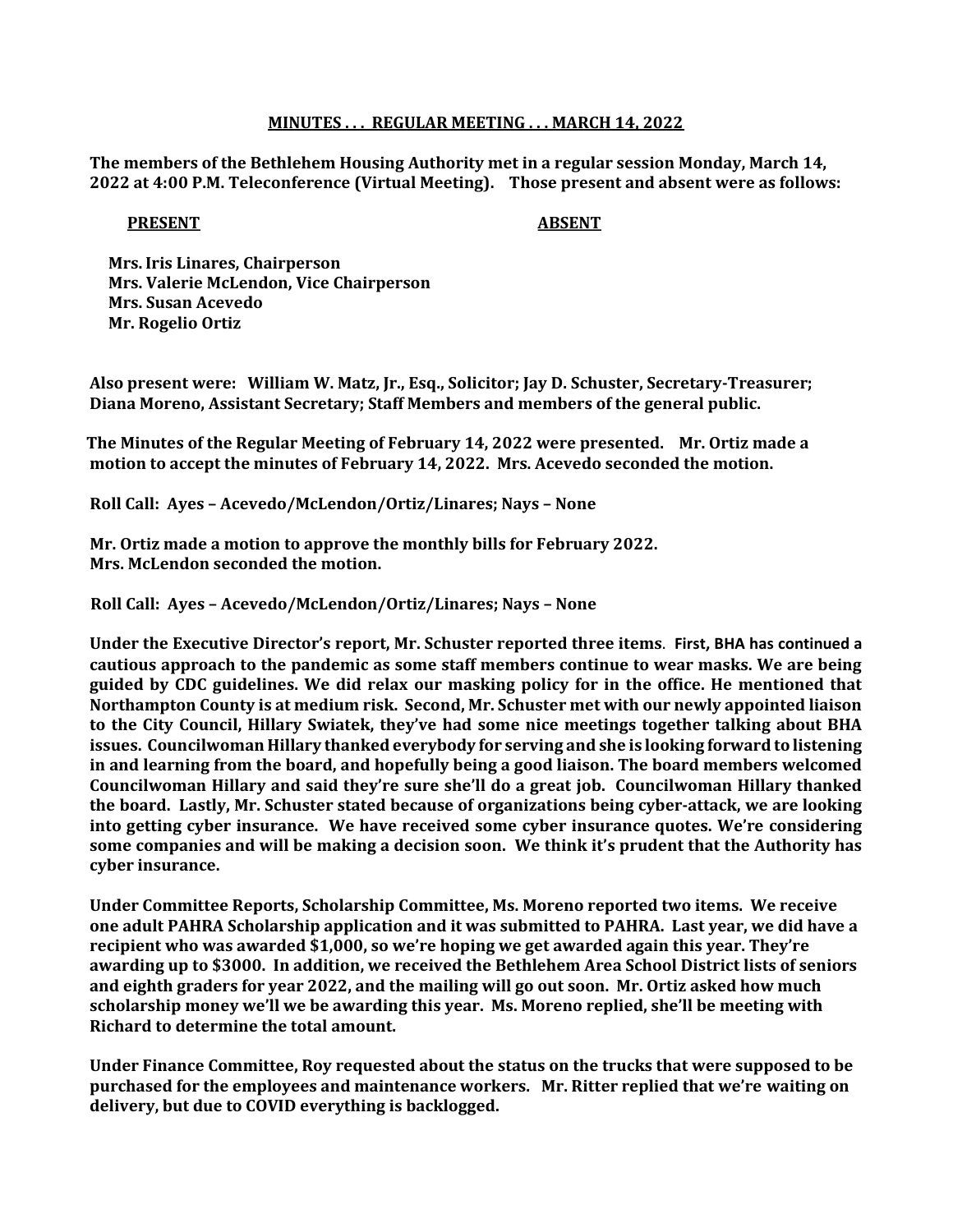## $03/14/2022$  (2)

Under Personnel Committee, Chairperson Linares recommended the request from Ms. Zulma Rodriguez, the high rise property manager. Based on Ms. Rodriguez's transfer to the high rise in May of 2021 and her added responsibilities, that we grant her request in the additional amount of \$2500 adjusting her annual salary as of April 1st, 2022 to \$87,616. This is within the budget provision that was also approved at our February board meeting.

 Mrs. McLendon made a motion to grant Ms. Zulma Rodriguez salary increase. Mrs. Acevedo seconded the motion.

Roll Call: Ayes – Acevedo/McLendon/Ortiz/Linares; Nays – None

Chairperson Linares congratulated Ms. Rodriguez for her hard work. Well deserved.

Under Resident Advisory Committee, Mr. Ortiz reported a few items. They have their Southside youth baseball, they left the little league so now they have an endorsement from ECTB, that's the third largest baseball organization in the nation. They're going to start opening up on April 2<sup>nd</sup>. He waived \$1600 per kid to pay in the tournament and he also waived \$700 per kid to join the academy for practice. They have two teams, 17 and under, and they're going to have their tryouts this Saturday at the Academy.

They're going to be putting lights up next month. The City decided to give them \$15,000 to buy a food trailer for the park. They're working on getting a food trailer now. They just started prepping the garden for their 4-H program, it took about four days. They'll be planting vegetables for this spring and summer. They also had a workshop with Tony Fernandez from Northampton Community College. They have kids doing community service now, there's a construction company that's willing to pay the kids while they're training, and when they finish their participation with this program, they'll be getting a job placement. They know that not every kid that graduates from high school is going to college. They also have a welding program, a nursing program, and a beauty school program. They signed up some kids for the construction and nursing programs.

In addition, they have 15 participants in the sunshine program for their seniors, 62 and older, it went up to 26. So the word is out there with their food bank. They're trying to take care of the seniors, youth, and community. Once they get the lights up next month, they're going to bring the Reading Railers. They're going to have a new home, which is going to be the Southside baseball field, to be called the Southside Railers. Those are a collegiate team that play organized baseball with scouts in the stands to recruit them. They're going to be playing baseball from 8:00 in the morning to about 6 or 7:00 in the evening. It starts April 2<sup>nd</sup> until the end of October.

They already have kids from Fountain Hill, Bethlehem, and South Bethlehem. They're even going as far as Allentown for kids who want to play. It's free of charge, so they'll be waiving around \$2300 for each kid.

Mrs. McLendon asked Roy if it's possible that he can get a flyer for the Parkridge youth. She will be meeting with Mr. Ortiz. Chairperson Linares and Mrs. McLendon thanked Mr. Ortiz.

Under the Deputy's Executive Director's report, Mr. John Ritter reported that the monthly meeting with the BHA Community Police officers will be held on Wednesday, March  $16<sup>th</sup>$ . At that this time they'll review any drug or criminal activity occurring on our properties.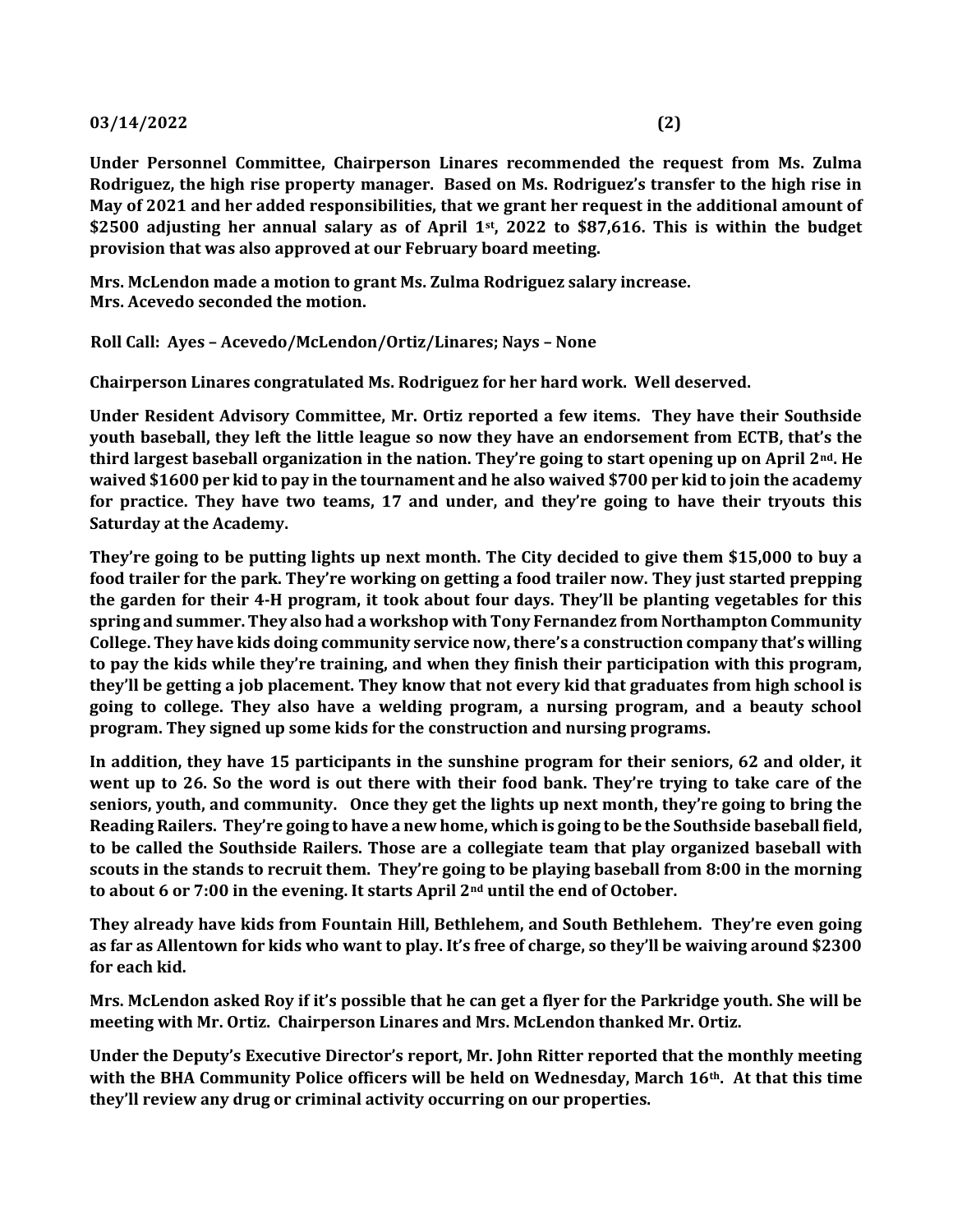RESOLUTION NO.2544 OF 2022 - APPROVING THE WRITE-OFF VACATED TENANTS ACCOUNTS RECEIVABLE TO COLLECTION LOSS.C. NOTE: (Resolution is entered separately as a part of these minutes.)

Mrs. Acevedo made a motion to approve the write-off vacated tenant's accounts receivable to collection loss. Mr. Ortiz seconded the motion.

Roll Call: Ayes – Acevedo/McLendon/Ortiz/Linares; Nays – None

Under New Business Mr. Schuster reported one item. We've been discussing ideas on how to use our former recreation center at Marvine, formerly called First Tee. One of the suggestions that we mentioned to the Board was converting the building into Section 8 housing units, which are desperately needed. We wanted to report to the Board today, that we discussed this with HUD and we have a recommendation at this time for the Board's consideration from Mr. Curt Kichline, Director of Capital Improvements. Mr. Schuster read the recommendation. "As you're aware we have had conference calls with HUD about using this program in order to construct approximately ten apartments in the vacant Marvine recreation building. These apartments will be constructed using capital funds, and once done they will be turned over to and administered by our Housing Choice Voucher program. There are many aspects to a project like this."

In addition to an architectural firm, a consultant will be needed to navigate HUD regulations in order to get the project application approved and then get the completed units into our Housing Choice Voucher program. At some point in the approval process, there will be an official Board resolution required for the application approval process. We don't have that at this point, but I would like the Board's approval now to start the process, such as advertising for a consultant and architect."

Chairperson Linares commented on the facility being too small for 10 units, so will they be extending it out or building up. Mr. Kichline replied that the building is 7000 square feet, it's a huge amount of space. The recommendation for each apartment is 550 square feet, so if you multiply that by 10 that's only 5500 square feet, and we have 7,000 square feet. Mrs. McLendon asked if that's the land and ball field. Mr. Kichline replied said no, just the building. The building itself will remain, the inside will be converted to apartments.

Mr. Kichline replied that they're in the process of working with an architect on the feasibility study. The architect will work on the best suitable design for what we want. The boards' approval is needed so we can start the process, so this way we have an idea before we actually advertise to get an architect on board fully for a complete design.

Mrs. Linares asked are they for seniors, since they will be one bedroom apartments. Mr. Schuster replied that would depend on who is on the waiting list in the Housing Choice Voucher program. We can't change their numerical ranking, so when the project would be completed, it could be a senior or for someone else, but it would have to be a one bedroom voucher. But it wouldn't be designated as an elderly building.

Mr. Schuster said we do need the approval to just start the process. We haven't even applied with HUD yet, we're just gathering information to do an application. It's a very complex process even to apply, and that's why we need to find out the cost of converting the building and a consultant to help with the application process.